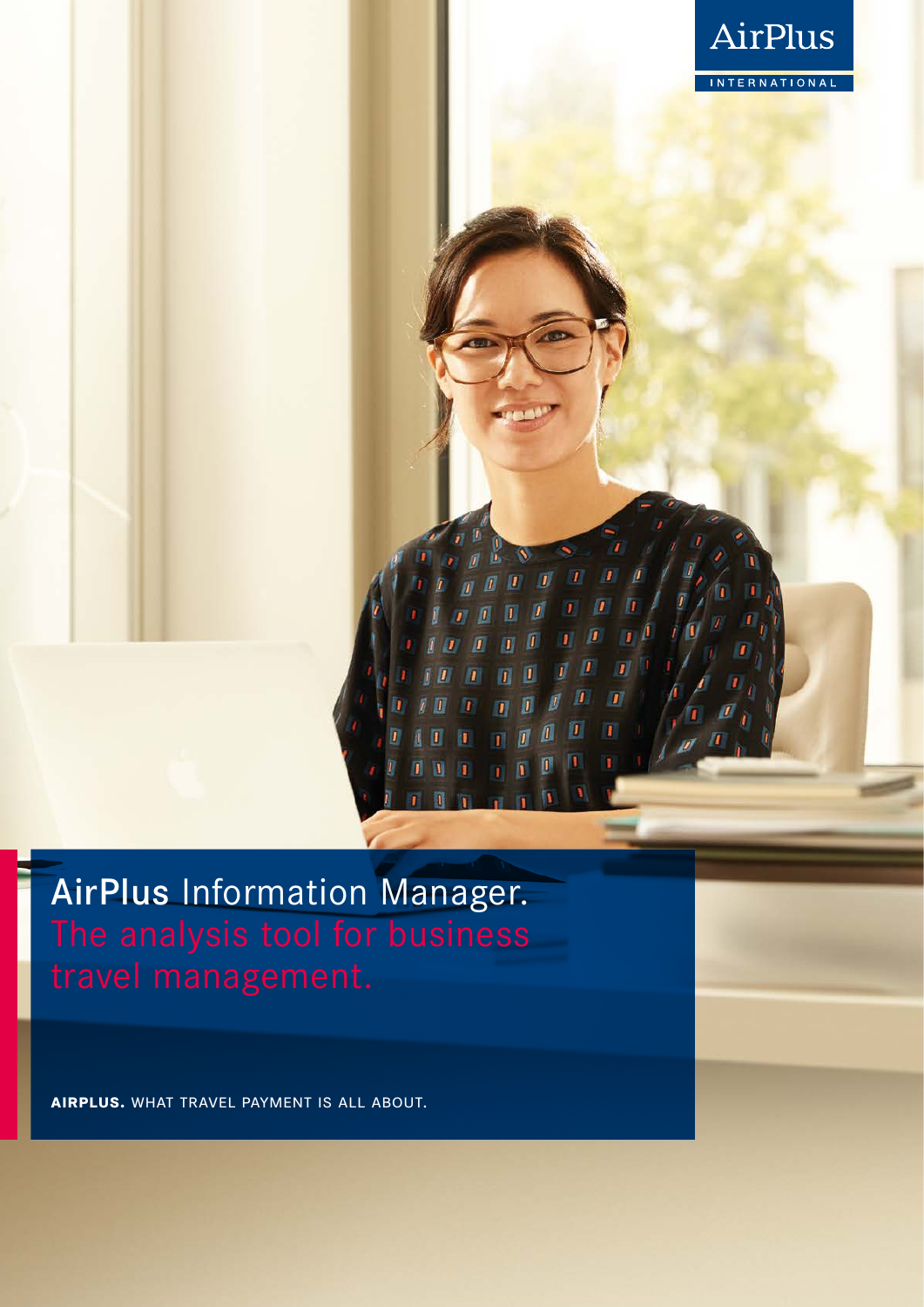What would you like to improve about your travel cost management:

To be able to monitor who, when, where and why costs were generated?

To have a global travel cost analysis tailored to your individual needs?

To be able to analyze data according to your parameters, create transparency, and identify preventable costs and potential savings?

To negotiate more favorable terms with airlines, hotels and car rental companies?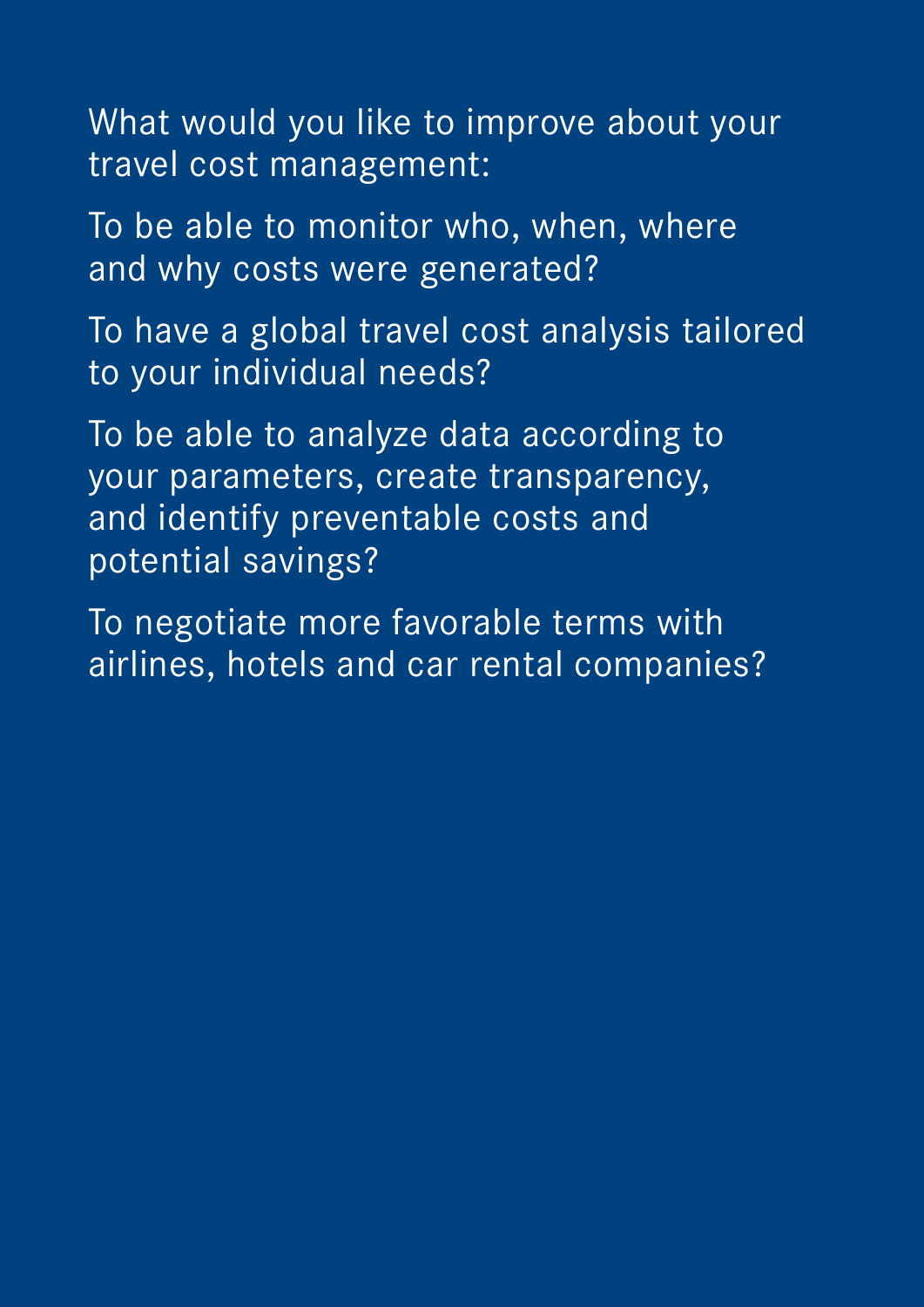# Knowledge with cash value. AirPlus Information Manager: The solution for your travel costs analysis.

## Effective travel cost management begins with the evaluation of your sales data.

When booking business trips, a considerable amount of data constantly comes into play. Details about travelers, travel dates, expenditures, cost centers, employee numbers, suppliers, and much more can communicate valuable information for managing travel costs and savings opportunities provided you have an effective analysis tool available.

### Well-defined specifications

Are you looking for an easy-to-use tool that offers you complete transparency about your company's travel costs at any time? Would you like to be able to analyze your business travel expenditures with the help of straightforward evaluations in only a few simple steps? Would you like to negotiate better terms and prices for hotels, flights and rental cars while making a case for it? No problem.

## With the AirPlus Information Manager, you will get to the bottom of your travel costs in the blink of an eye.

The AirPlus analysis tool provides you with a database for managing and reducing costs. Detailed evaluations identify potential savings and create an excellent basis for negotiating purchases with airlines, hotels, car rental companies, and many other service providers. All the information you need is available in a flash and can be accessed at any time. The AirPlus Information Manager transforms your company's business travel data into valuable knowledge.

As an Internet-based solution, it is a fast, easy-to-use management information system:

- > that adjusts to meet your needs
- > evaluates data according to your specifications, and
- > provides transparency about your overall travel costs.

### Effective solution

With the AirPlus Information Manager you can view, document, and analyze all travel-related costs. A total of 15 different types of services can be evaluated, such as flights, hotels, rental cars, and trains. Around the world, thousands of companies are using the online solution from AirPlus to analyze and manage their travel budgets.

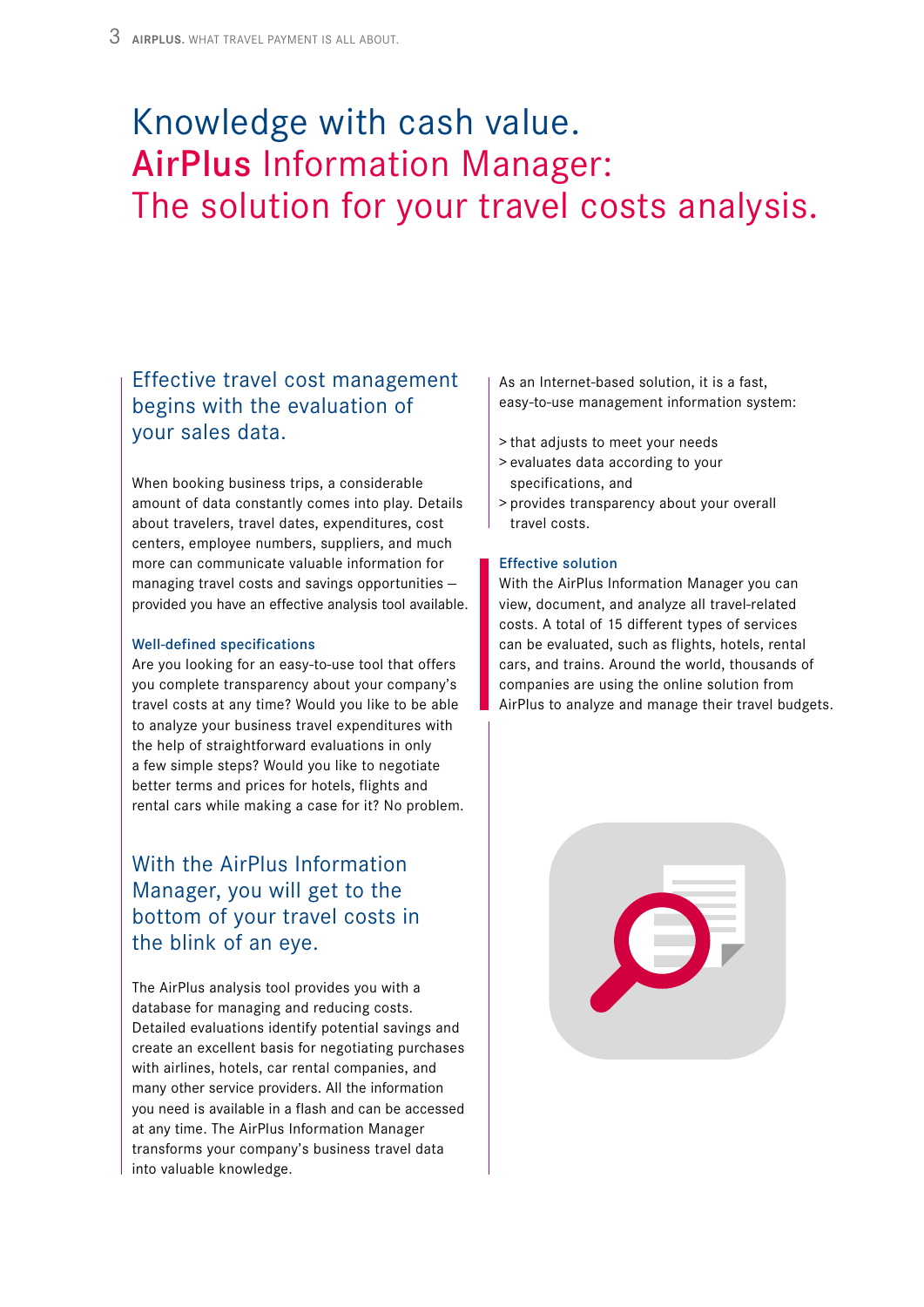# Professional evaluation. With this analysis tool, you're always in control.

# All spending can be evaluated and analyzed online with the AirPlus Information Manager.

With the AirPlus Information Manager, you can evaluate all the data in your AirPlus Company Accounts as well as the AirPlus Corporate Cards from your company's national and international branches and subsidiaries. You can also incorporate information from other credit cards into the analysis. This international data consolidation gives you a comprehensive overview of all business travel expenditures, reveals potential savings, and strengthens your negotiating position. You always have a picture of when and why your costs were accrued.

### More than 40 standard reports

With the AirPlus Information Manager, you have access to more than 40 standard reports, some featuring a prior-year comparison. It's quick and easy to get information about your most frequently used airlines or hotels, destinations indices to most often, and much more. Management indices such as the average cost per mile as well as per ticket and per coupon prices make it easier to compare different service providers. You can also refine all evaluations in increments, all the way down to transaction level, and if desired, you can even refine supplementary data such as cost centers and project numbers. Naturally, you can modify the database to resolve specific issues. Each report can be compiled for a customizable portfolio of AirPlus Company Accounts and AirPlus Corporate Cards, as well as other credit cards.

## In the AirPlus Information Manager, you can individually customize your evaluations to your business-specific needs.

Many of the most popular information requirements are found in the standard reports. But for further personalization, you can configure evaluations individually using the Report Wizard, which can be used not only for flight information, but for all other travel services too, as well as in a combination thereof. You can select from over 100 different fields for the criteria relevant to you. Your evaluations can then be customized further, by filtering or grouping data for example.

### Useful templates and archive function

You do not have to set up the parameters for your individual reports every time. You can save the queries you create as report templates and use them again later at any time. For evaluations that you need on a regular basis, you can use the scheduler function to automatically create reports at the times you specify. You will receive an e-mail notification that a new evaluation has been prepared for you and is saved in your archive. With the company archive, your evaluations may be shared online with other authorized staff members.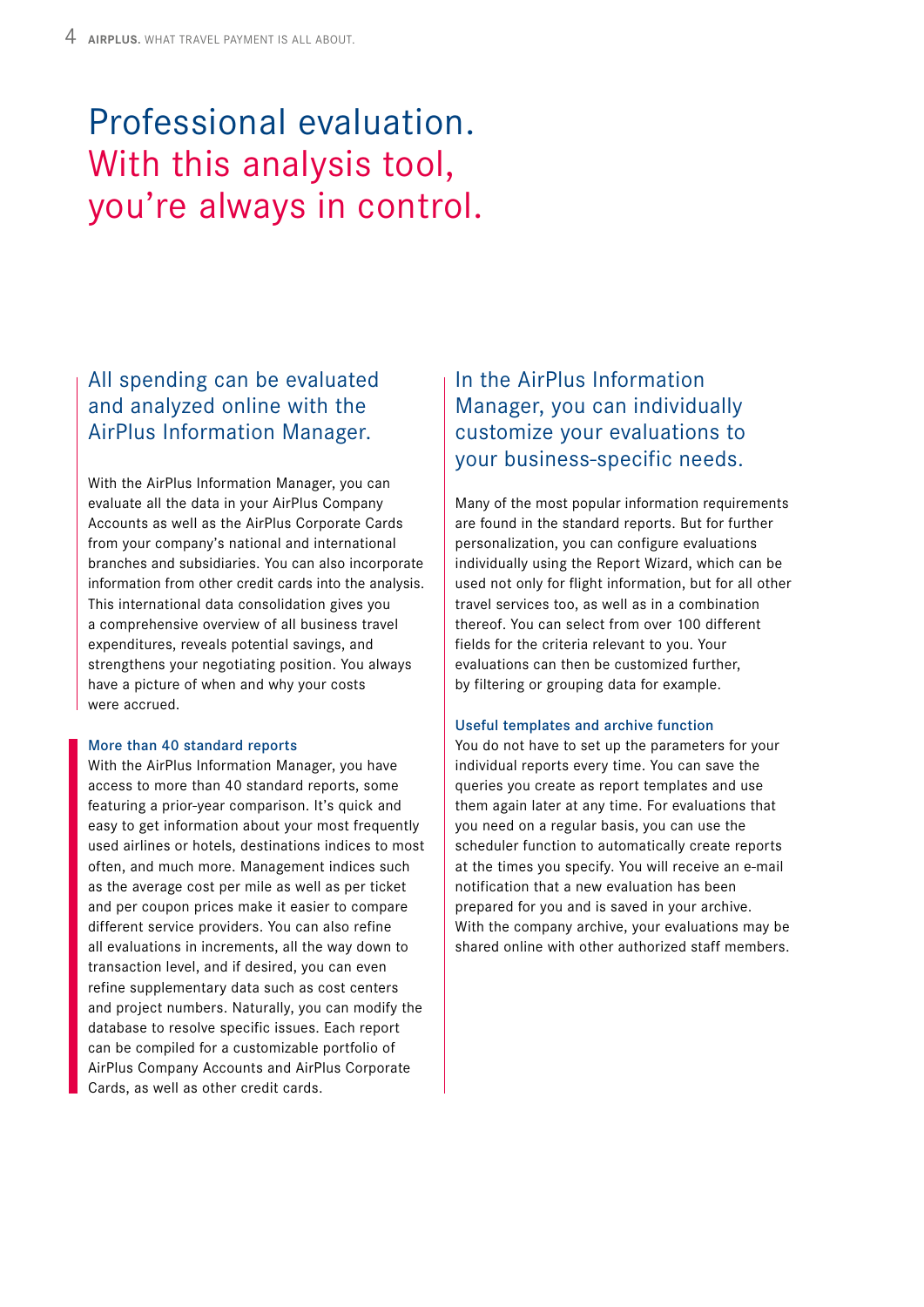

## The AirPlus Information Manager is based on data quality you can rely on.

Every evaluation and analysis tool succeeds or fails based on the quality of the data feed. With the AirPlus Information Manager, we place high importance on:

- > complete and error-free data
- > flexible processing and evaluation options, and > current information.

### Validated database

To optimize your evaluation results, transaction data from hotels and car rental companies is sent through a validation process. This process checks the data for, among other things, association with corresponding chains. In addition, any missing information is replaced and any incorrect information is revised.

### Multiple processing options

All evaluations can be easily exported to other applications for further processing. For exporting data, Excel format (XLS), text format (TXT) or a print version (PDF) can be used.

### Current facts

Your transaction data are updated in the AirPlus Information Manager weekly. For changes to your master data, the update occurs daily. Also, you can access data for the current year, as well as from the two previous years.

The AirPlus Information Manager provides the most detailed and accurate data available today. For example, using proprietary AirPlus technology, it offers you the ability to calculate actual segment prices. This feature allows you to view the real cost of each coupon. In addition you can view the fare basis, class of service, tour code, and city codes for that coupon.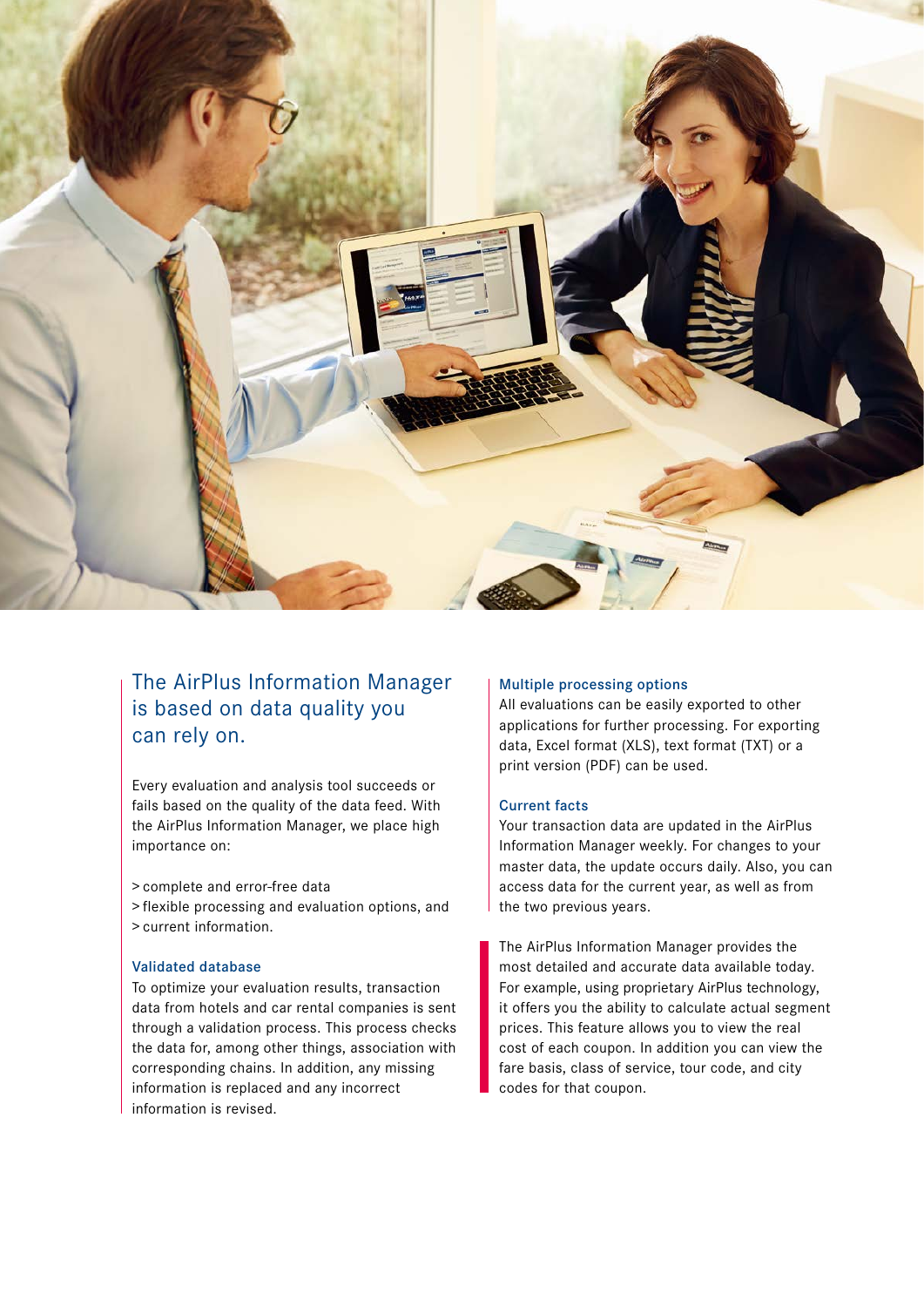# The AirPlus Information Manager is easy to use and provides a quick overview of your travel costs.

The AirPlus Information Manager is easy to use, because its user prompts are intuitive. Its user interface is designed to come across as natural and easy for users. In just a few steps, you get the evaluation you need – presented clearly. If you do need assistance, a glossary and an interactive user manual make things easier for you.

### Easy access to basic information

The AirPlus Information Manager compiles the most important information for you on summary pages, so you can see the big picture of your business travel management at any time. This way you'll know right away where you stand and will quickly identify potential savings without having to search through lots of evaluations. There is a trend view of your total costs right on the home page. Here, you can comparatively examine trends and variations in long-term averages of individual travel services. Step by step, the system leads you through detailed reports, which give you a deeper analysis of the data.

### Global information system

The AirPlus Information Manager is available to you anytime, anywhere via the AirPlus Business Travel Portal at www.airplus.com. Users in local branches can choose their preferred languages. A total of eight languages are available: English, German, French, Italian, Spanish, Portuguese, Dutch, and Chinese. In addition, you can always analyze your data using four consolidation currencies (USD, GBP, EUR and CHF) plus any local sales or card currency.

### AirPlus Flown Data

With the AirPlus Flown Data auxiliary module, you can identify tickets that your company has purchased but that have not yet been used. This usage data has cash value for you! You can also determine which tickets were cancelled or exchanged, providing you with the most up-to-date information about your flight expenditures to identify potential refunds. This service is already offered for some airlines and continues to be expanded.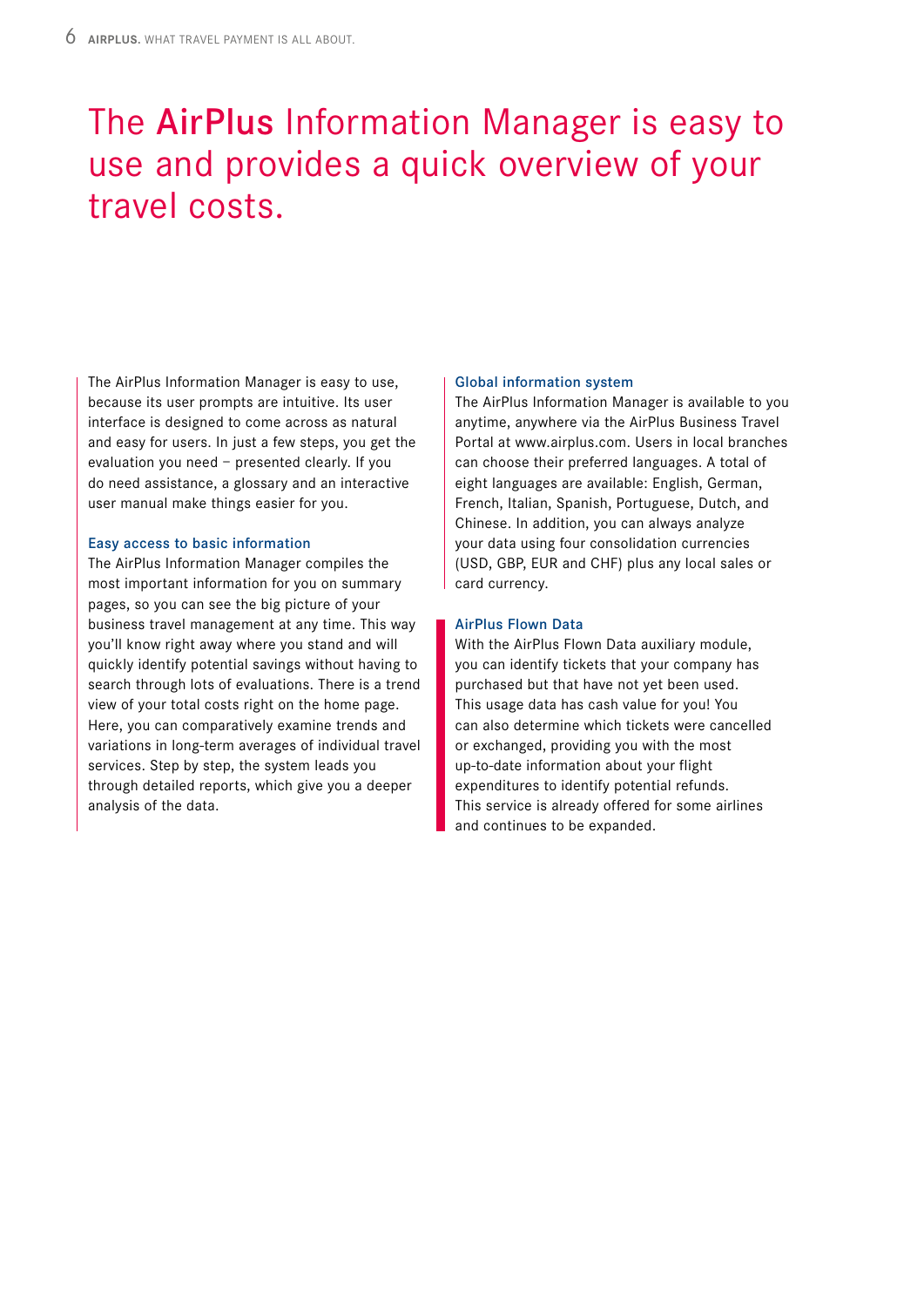

#### **1 Available data**

You can analyze your transactions for the current year as well as the previous two years. This information is updated weekly. For changes to your master data, the update occurs after one day.

#### **2 Standard reports**

Under the navigation bar, you can use the pre-configured standard reports. These reports are available for all travel services. In fact, there are twelve reports for "flights" alone.

### **3 MyReports**

Under "MyReports," you can configure a report according to your individual parameters in three easy steps.

**4 Total cost development** In the total cost trend view, you can compare the development of individual travel services over a twelve-month period.

### **5 Ticket volume by route sectors** Here, you can identify the seasonal

fluctuations of average ticket prices within a region. For a detailed report, use the link under the graphic.

### **6 Top destinations**

Here you will find your "beaten paths." These are the seven flight routes that constitute the highest expenditures in the given period.